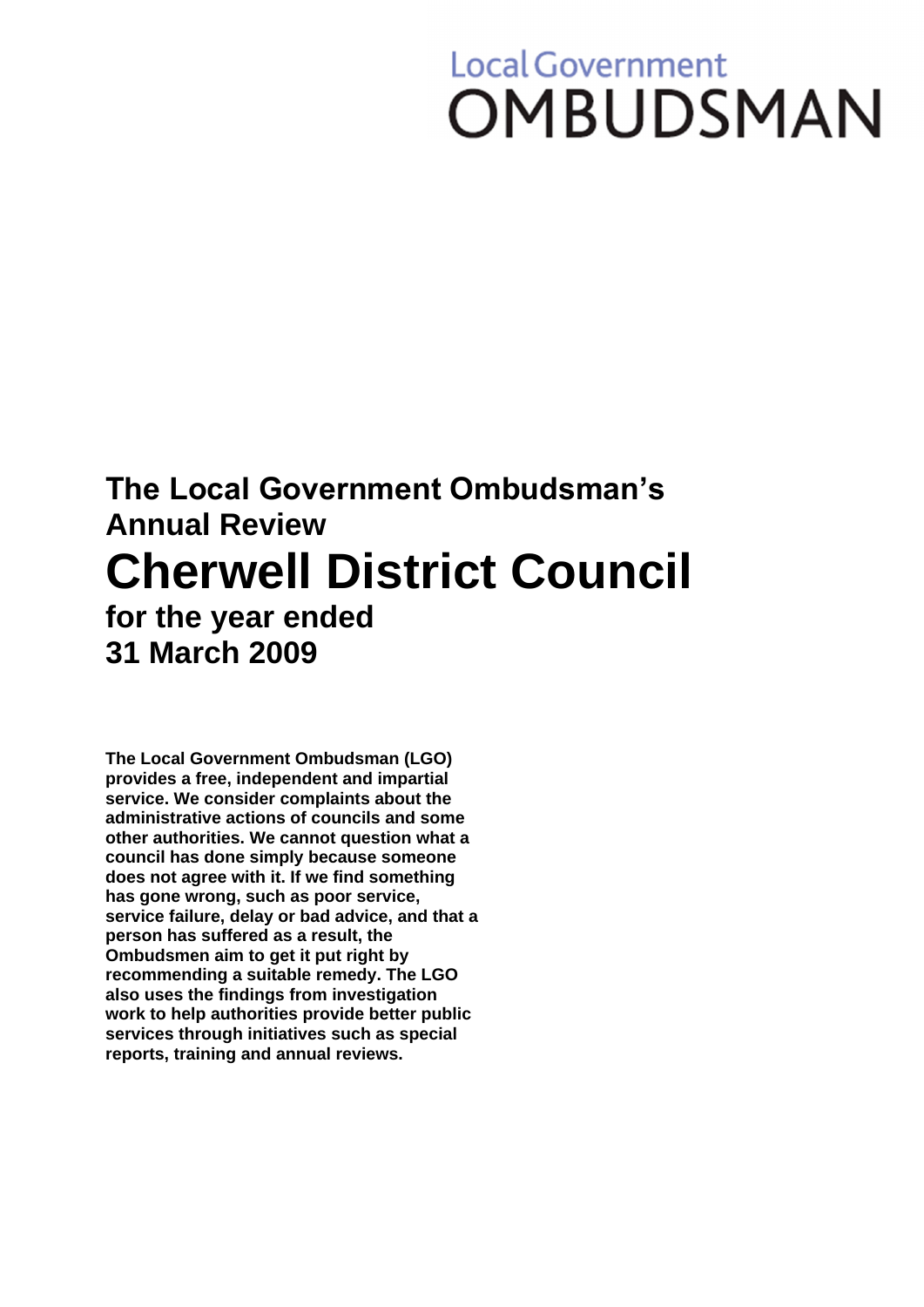# **Contents of Annual Review**

| Section 1: Complaints about Cherwell District Council 2008/09 3        |   |
|------------------------------------------------------------------------|---|
|                                                                        |   |
|                                                                        |   |
|                                                                        |   |
|                                                                        |   |
|                                                                        |   |
|                                                                        |   |
|                                                                        |   |
|                                                                        | 6 |
|                                                                        | 6 |
|                                                                        |   |
|                                                                        |   |
|                                                                        |   |
|                                                                        |   |
|                                                                        |   |
|                                                                        |   |
| Appendix 1: Notes to assist interpretation of the statistics 2008/09 8 |   |
| Appendix 2: Local authority report 2008/09                             |   |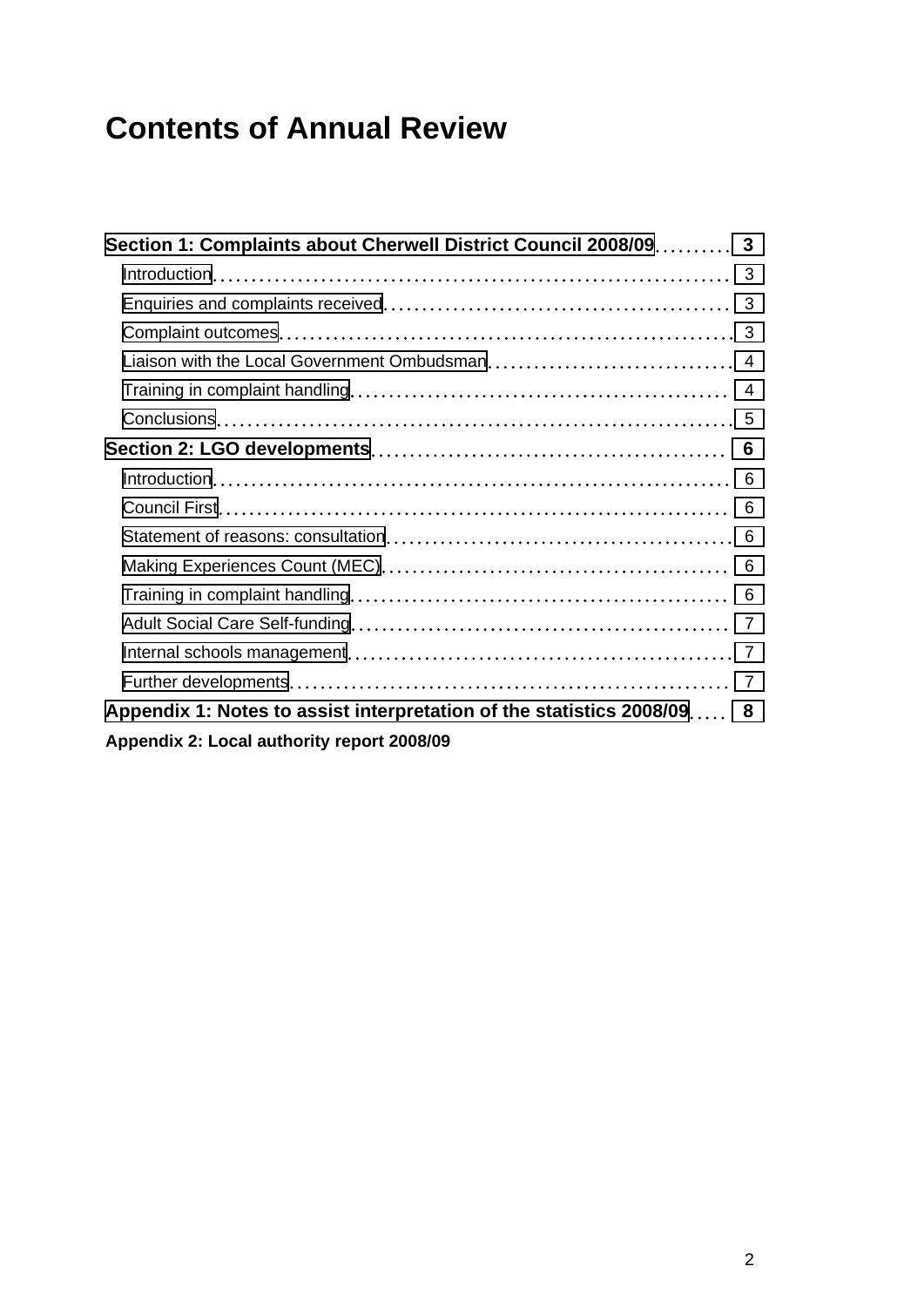## <span id="page-2-0"></span>**Section 1: Complaints about Cherwell District Council 2008/09**

#### <span id="page-2-1"></span>**Introduction**

This annual review provides a summary of the complaints we have dealt with about Cherwell District Council. We have included comments on the authority's performance and complaint-handling arrangements, where possible, so they can assist with your service improvement.

I hope that the review will be a useful addition to other information your authority holds on how people experience or perceive your services.

Two appendices form an integral part of this review: statistical data for 2008/09 and a note to help the interpretation of the statistics.

#### **Changes to our way of working and statistics**

A change in the way we operate means that the statistics about complaints received in 2008/09 are not directly comparable with those from 2007/08. Since 1 April 2008 the new LGO Advice Team has been the single point of contact for all enquiries and new complaints. The number of calls to our service has increased significantly since then. It handles more than 3,000 calls a month, together with written and emailed complaints. Our advisers now provide comprehensive information and advice to callers at the outset with a full explanation of the process and possible outcomes. It enables callers to make a more informed decision about whether putting their complaint to us is an appropriate course of action. Some decide to pursue their complaint direct with the council first.

It means that direct comparisons with some of the previous year's statistics are difficult and could be misleading. So this annual review focuses mainly on the 2008/09 statistics without drawing those comparisons.

#### <span id="page-2-2"></span>**Enquiries and complaints received**

A total of 14 enquiries and complaints were received about your Council in 2008/09. Planning and building control generated most contact, five in total, of which four were passed for investigation. All of these concerned planning applications. There were three complaints or enquiries about housing but only one was forwarded for investigation. One of the two contacts about benefits resulted in the submission of a complaint for investigation and of the four other contacts, one about environmental health and one about standards committees were passed for investigation.

#### <span id="page-2-3"></span>**Complaint outcomes**

I decided six complaints during the year. In three cases I found no evidence of maladministration. In one case I used my discretion not to investigate the complaint further because I did not consider that the complainant had sufficient injustice to warrant an investigation of the complaint. One complaint was not within my jurisdiction and one case resulted in a published report which I will discuss further below.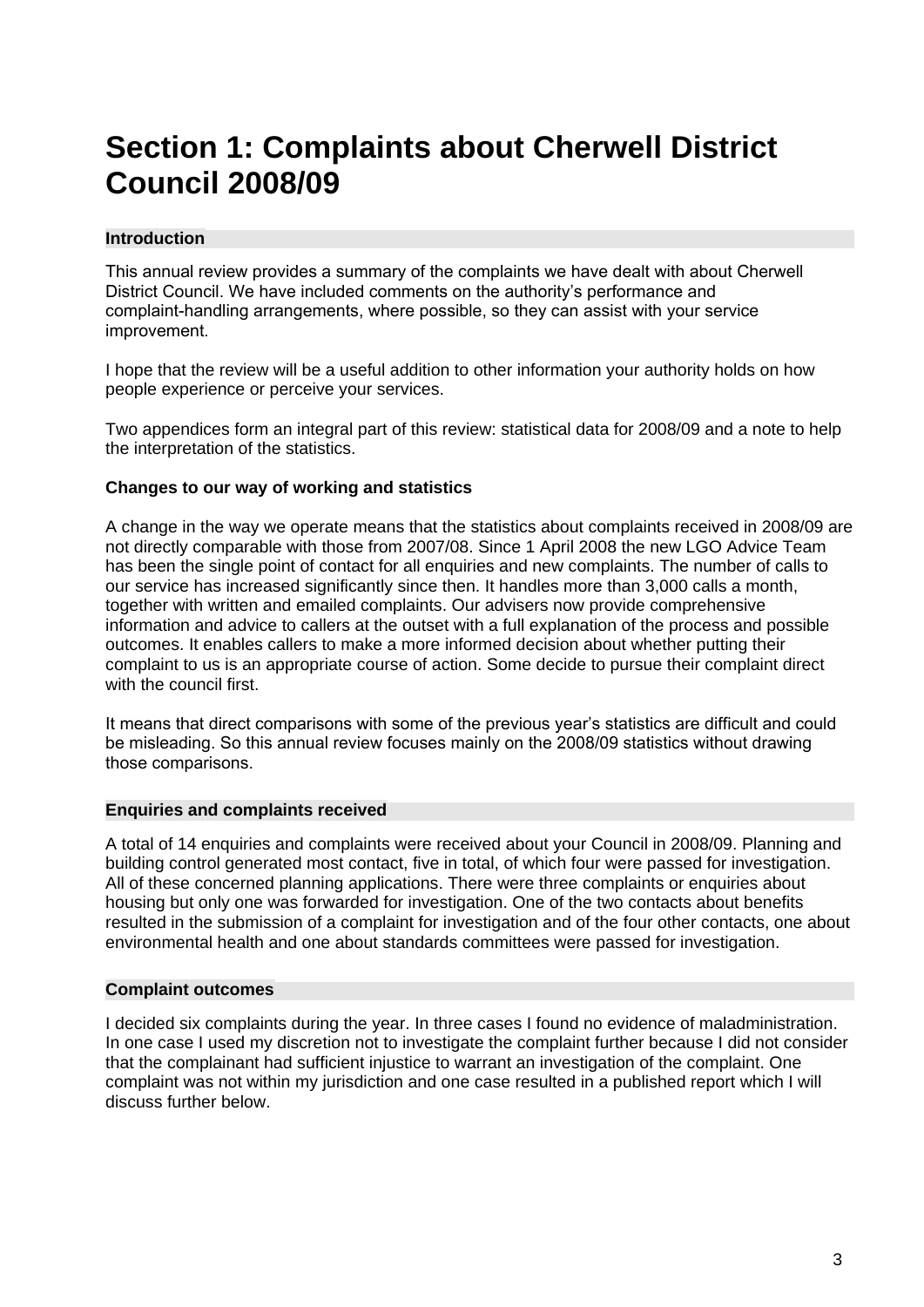#### **Reports and Local settlements**

A 'local settlement' is a complaint where, during the course of our investigation, a council takes or agrees to take some action that we consider to be a satisfactory response to the complaint. In 2008/09, 27.4% of all complaints the Ombudsmen decided and which were within our jurisdiction were local settlements. Of the six complaints we decided against your authority no complaints resulted in local settlements.

When we complete an investigation, we generally issue a report. This year we issued one report which concerned land. The Council had decided that the complainants' properties were in the curtilage of a listed building and placed a listed building charge on the land charges register. As the layout of the site was not straightforward there should have been consultation with the planning department before the charge was registered. Had that happened then it was unlikely that the properties would have been listed. The complainants incurred substantial unnecessary costs in seeking the removal of the charge. I recommended (and the Council agreed to pay) compensation of £10,000. My other recommendation had been that the Council should review all charges placed on the land charges register without reference to the property owner but I accepted the Council's representations that to review all 3,000 listed building in its area was too onerous and accepted its assurances that it had improved its liaison between its land charges and planning services. I am grateful for the Council's response to my report.

#### <span id="page-3-0"></span>**Liaison with the Local Government Ombudsman**

The average time taken by the Council to reply to our written enquiries was 28.0 days, which continues the improvement over the last three years and in line with our expectations. I am most grateful for all the Council's efforts here.

I am pleased to note that an officer of the Council attended our seminar for local authority complaints officers in November 2008 and I hope they found it helpful and informative.

#### <span id="page-3-1"></span>**Training in complaint handling**

Part of our role is to provide advice and guidance about good administrative practice. We offer training courses for all levels of local authority staff in complaints handling and investigation. All courses are presented by experienced investigators. They give participants the opportunity to practice the skills needed to deal with complaints positively and efficiently. We can also provide customised courses to help authorities to deal with particular issues and occasional open courses for individuals from different authorities.

I have enclosed some information on the full range of courses available together with contact details for enquiries and bookings.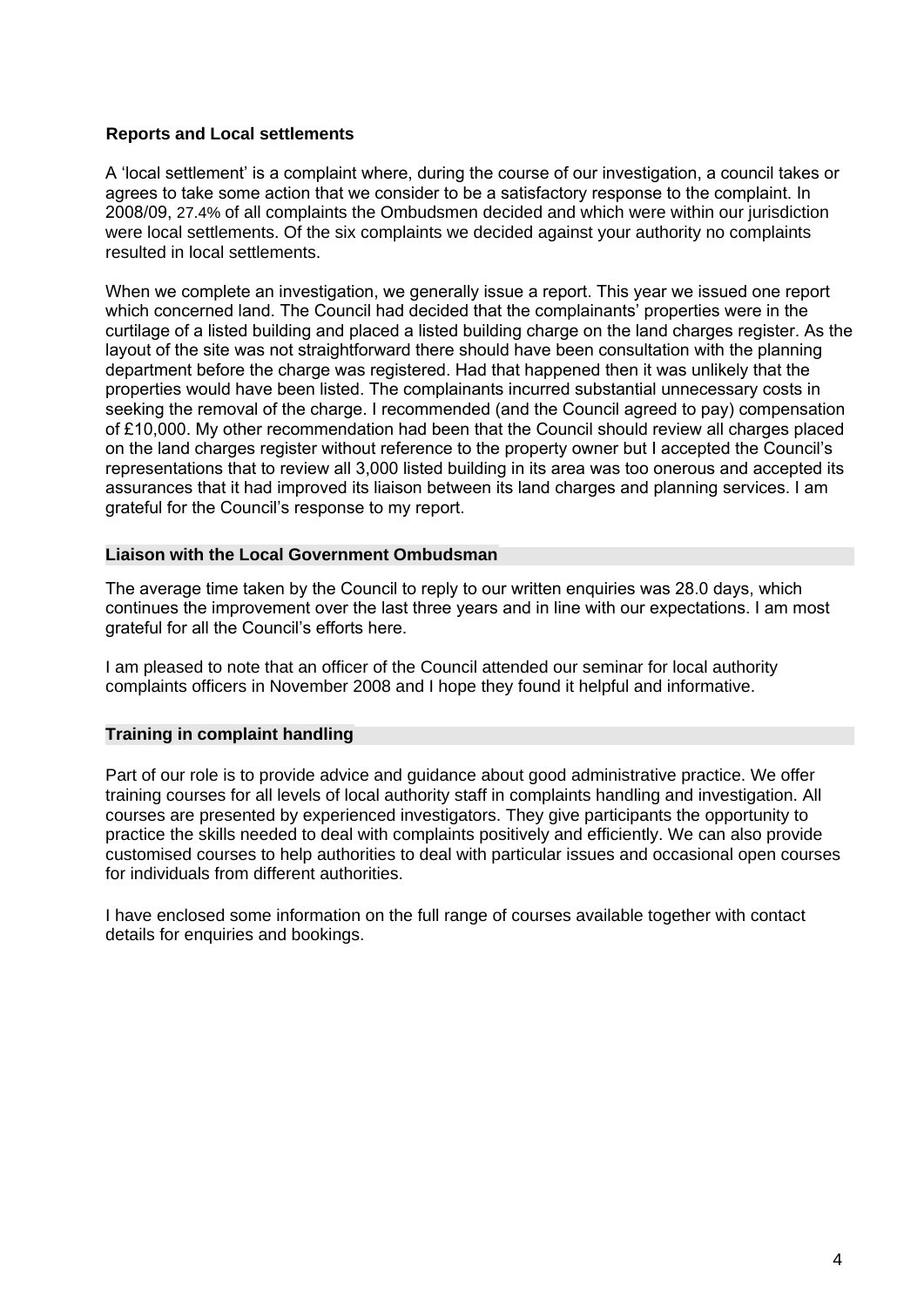#### <span id="page-4-0"></span>**Conclusions**

I welcome this opportunity to give you my reflections about the complaints my office has dealt with over the past year. I hope that you find the information and assessment provided useful when seeking improvements to your Council's services.

**J R White Local Government Ombudsman The Oaks No 2 Westwood Way Westwood Business Park Coventry CV4 8JB June 2009**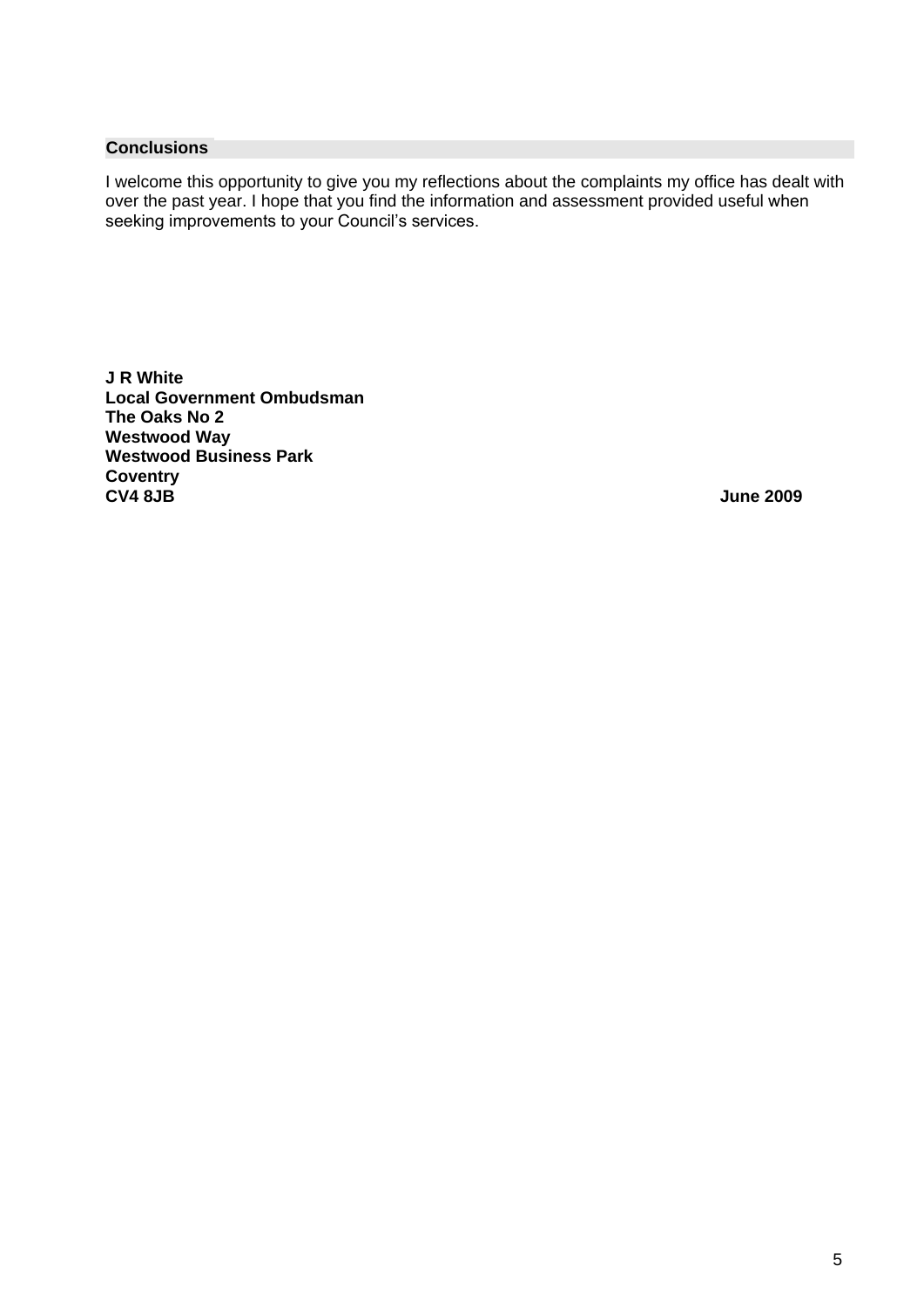## <span id="page-5-0"></span>**Section 2: LGO developments**

#### <span id="page-5-1"></span>**Introduction**

This annual review also provides an opportunity to bring councils up to date on developments – current and proposed – in the LGO and to seek feedback. It includes our proposal to introduce a 'statement of reasons' for Ombudsmen decisions.

#### <span id="page-5-2"></span>**Council First**

From 1 April 2009, the LGO has considered complaints only where the council's own complaints procedure has been completed. Local authorities have been informed of these new arrangements, including some notable exceptions. We will carefully monitor the impact of this change during the course of the year.

#### <span id="page-5-3"></span>**Statement of reasons: consultation**

The Local Government and Public Involvement in Health Act 2007 made provision for the LGO to publish statements of reasons relating to the individual decisions of an Ombudsman following the investigation of a complaint. The Ombudsmen are now consulting local government on their proposal to use statements of reasons. The proposal is that these will comprise a short summary (about one page of A4) of the complaint, the investigation, the findings and the recommended remedy. The statement, naming the council but not the complainant, would usually be published on our website.

We plan to consult local authorities on the detail of these statements with a view to implementing them from October 2009.

#### <span id="page-5-4"></span>**Making Experiences Count (MEC)**

The new formal, one stage complaint handling arrangement for adult social care was also introduced from 1 April 2009. The LGO is looking to ensure that this formal stage is observed by complainants before the Ombudsmen will consider any such complaint, although some may be treated as exceptions under the Council First approach. The LGO also recognises that during the transition from the existing scheme to the new scheme there is going to be a mixed approach to considering complaints as some may have originated before 1 April 2009. The LGO will endeavour to provide support, as necessary, through dedicated events for complaints-handling staff in adult social care departments.

#### <span id="page-5-5"></span>**Training in complaint handling**

Effective Complaint Handling in Adult Social Care is the latest addition to our range of training courses for local authority staff. This adds to the generic Good Complaint Handling (identifying and processing complaints) and Effective Complaint Handling (investigation and resolution), and courses for social care staff at both of these levels. Demand for our training in complaint handling remains high. A total of 129 courses were delivered in 2008/09. Feedback from participants shows that they find it stimulating, challenging and beneficial in their work in dealing with complaints.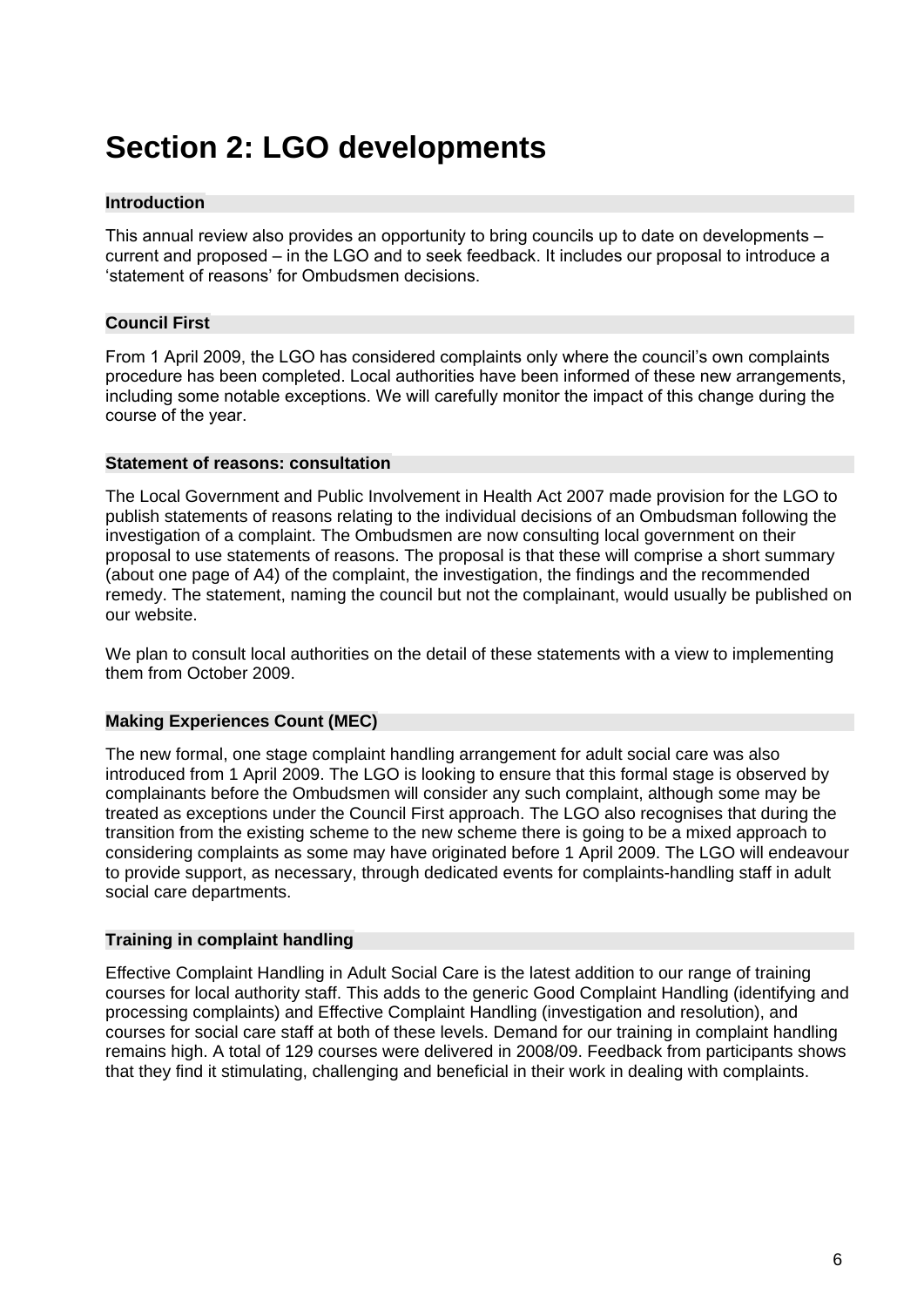#### <span id="page-6-0"></span>**Adult Social Care Self-funding**

The Health Bill 2009 proposes for the LGO to extend its jurisdiction to cover an independent complaints-handling role in respect of self-funded adult social care. The new service will commence in 2010.

#### <span id="page-6-1"></span>**Internal schools management**

The Apprenticeship, Skills, Children and Learning Bill (ASCL) 2009 proposes making the LGO the host for a new independent complaints-handling function for schools. In essence, we would consider the complaint after the governing body of the school had considered it. Subject to legislation, the new service would be introduced, in pilot form, probably in September 2010.

#### <span id="page-6-2"></span>**Further developments**

I hope this information gives you an insight into the major changes happening within the LGO, many of which will have a direct impact on your local authority. We will keep you up to date through LGO Link as each development progresses but if there is anything you wish to discuss in the meantime please let me know.

**J R White Local Government Ombudsman The Oaks No 2 Westwood Way Westwood Business Park Coventry CV4 8JB June 2009**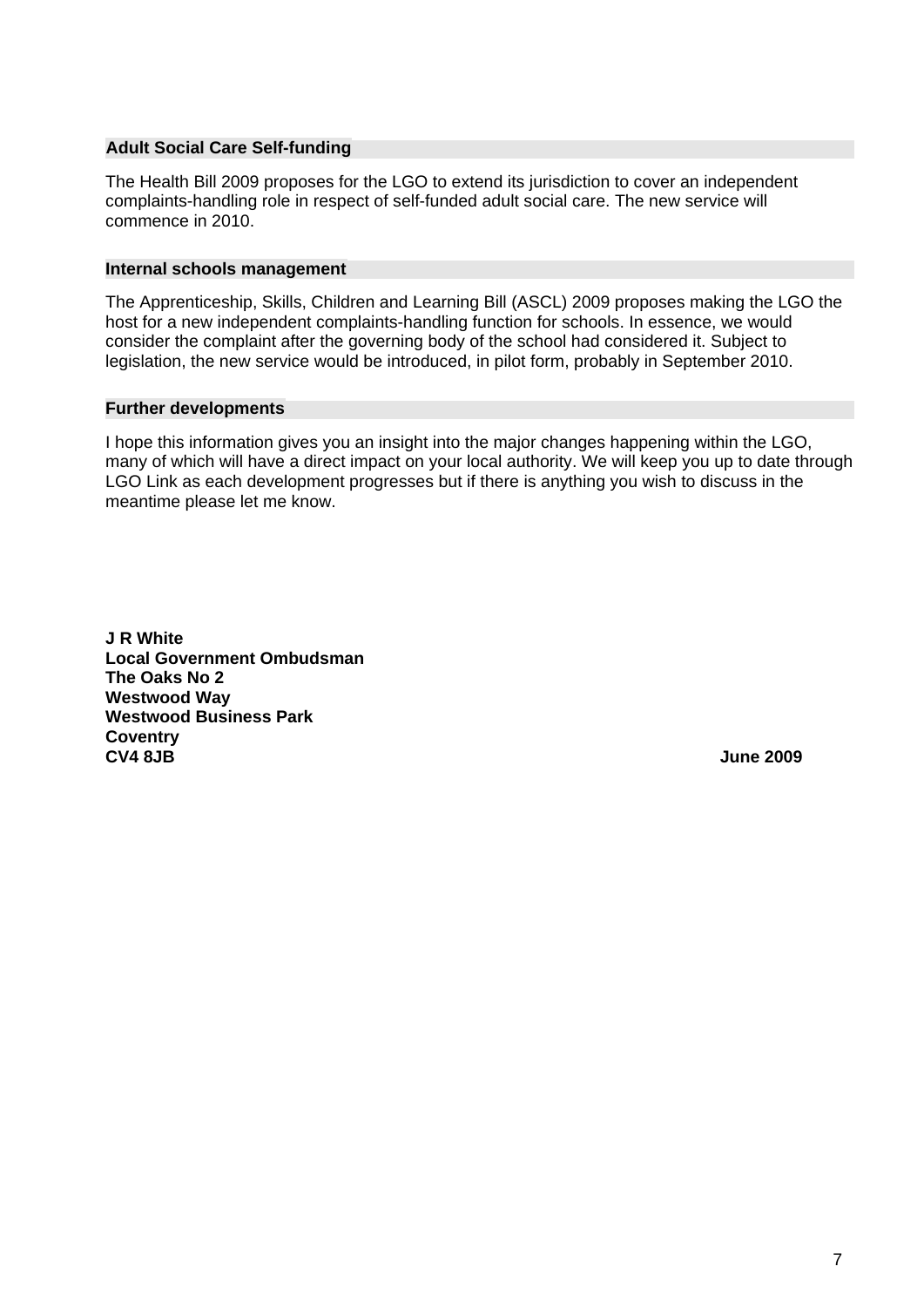### <span id="page-7-0"></span>**Appendix 1: Notes to assist interpretation of the statistics 2008/09**

#### **Introduction**

This year, the annual review only shows 2008/09 figures for enquiries and complaints received, and for decisions taken. This is because the change in the way we operate (explained in the introduction to the review) means that these statistics are not directly comparable with statistics from previous years.

#### **Table 1. LGO Advice Team: Enquiries and complaints received**

This information shows the number of enquiries and complaints received by the LGO, broken down by service area and in total. It also shows how these were dealt with, as follows.

*Formal/informal prematures:* The LGO does not normally consider a complaint unless a council has first had an opportunity to deal with that complaint itself. So if someone complains to the LGO without having taken the matter up with a council, the LGO will usually refer it back to the council as a 'premature complaint' to see if the council can itself resolve the matter. These are 'formal premature complaints'. We now also include 'informal' premature complaints here, where advice is given to the complainant making an enquiry that their complaint is premature. The total of premature complaints shown in this line *does not include* the number of resubmitted premature complaints (see below).

*Advice given:* These are enquiries where the LGO Advice Team has given advice on why the Ombudsman would not be able to consider the complaint, other than the complaint being premature. For example, the complaint may clearly be outside the Ombudsman's jurisdiction. It also includes cases where the complainant has not given enough information for clear advice to be given, but they have, in any case, decided not to pursue the complaint.

*Forwarded to the investigative team (resubmitted prematures):* These are cases where there was either a formal premature decision, or the complainant was given informal advice that their case was premature, and the complainant has resubmitted their complaint to the Ombudsman after it has been put to the council. *These figures need to be added to the numbers for formal/informal premature complaints (see above) to get the full total number of premature complaints. They also needed to be added to the 'forwarded to the investigative team (new)' to get the total number of forwarded complaints.*

*Forwarded to the investigative team (new):* These are the complaints that have been forwarded from the LGO Advice Team to the Investigative Team for further consideration. The figures may include some complaints that the Investigative Team has received but where we have not yet contacted the council.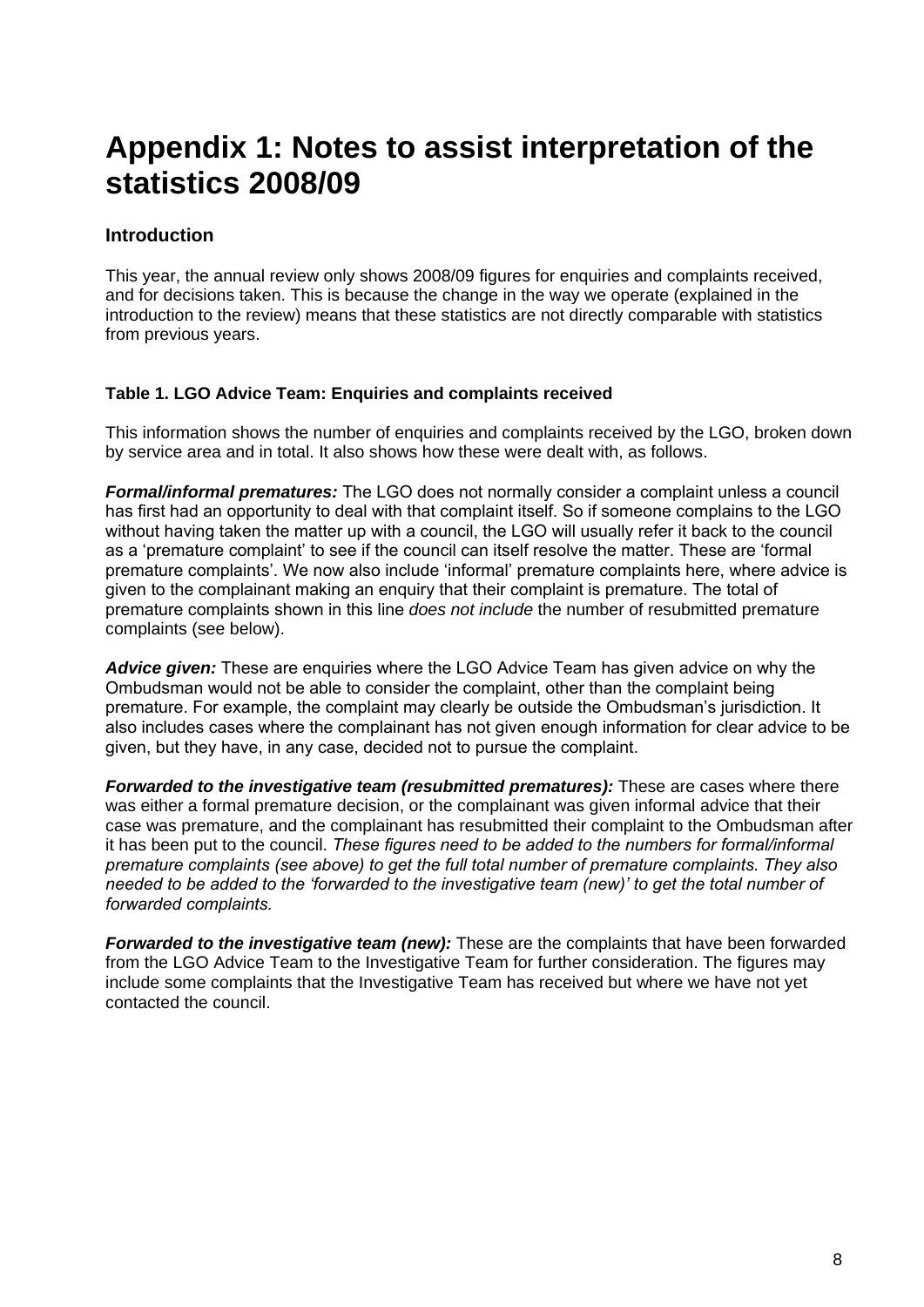#### **Table 2. Investigative Team: Decisions**

This information records the number of decisions made by the LGO Investigative Team, broken down by outcome, within the period given. **This number will not be the same as the number of complaints forwarded from the LGO Advice Team** because some complaints decided in 2008/09 will already have been in hand at the beginning of the year, and some forwarded to the Investigative Team during 2008/09 will still be in hand at the end of the year. Below we set out a key explaining the outcome categories.

*MI reps:* where the LGO has concluded an investigation and issued a formal report finding maladministration causing injustice.

*LS (local settlements):* decisions by letter discontinuing our investigation because action has been agreed by the authority and accepted by the Ombudsman as a satisfactory outcome for the complainant.

*M reps:* where the LGO has concluded an investigation and issued a formal report finding maladministration but causing no injustice to the complainant.

**NM reps**: where the LGO has concluded an investigation and issued a formal report finding no maladministration by the council.

*No mal:* decisions by letter discontinuing an investigation because we have found no, or insufficient, evidence of maladministration.

**Omb disc**: decisions by letter discontinuing an investigation in which we have exercised the Ombudsman's general discretion not to pursue the complaint. This can be for a variety of reasons, but the most common is that we have found no or insufficient injustice to warrant pursuing the matter further.

*Outside jurisdiction:* these are cases which were outside the Ombudsman's jurisdiction.

#### **Table 3. Response times**

These figures record the average time the council takes to respond to our first enquiries on a complaint. We measure this in calendar days from the date we send our letter/fax/email to the date that we receive a substantive response from the council. The council's figures may differ somewhat, since they are likely to be recorded from the date the council receives our letter until the despatch of its response.

#### **Table 4. Average local authority response times 2008/09**

This table gives comparative figures for average response times by authorities in England, by type of authority, within three time bands.